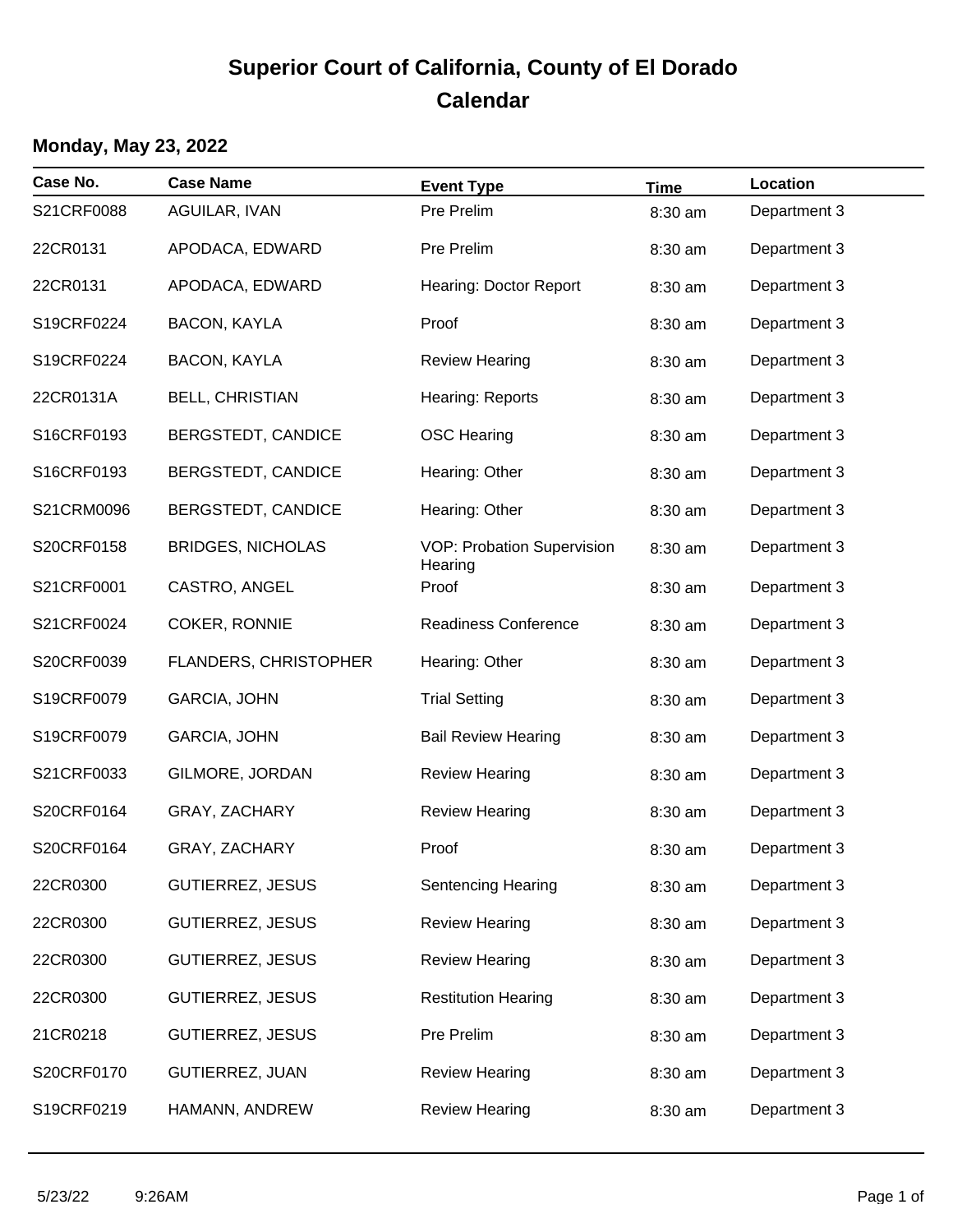## **Superior Court of California, County of El Dorado Calendar**

#### **Monday, May 23, 2022**

| Case No.   | <b>Case Name</b>      | <b>Event Type</b>           | <b>Time</b> | Location     |
|------------|-----------------------|-----------------------------|-------------|--------------|
| S14CRF0128 | HICKEL, MEGAN         | <b>Petition Hearing</b>     | 8:30 am     | Department 3 |
| S21CRF0052 | HILL, JOSEPH          | Hearing: Other              | 8:30 am     | Department 3 |
| 21CR0319   | JOHNSTON, MATTHEW     | Pre Prelim                  | 8:30 am     | Department 3 |
| 21CR0319   | JOHNSTON, MATTHEW     | Hearing: Doctor Report      | 8:30 am     | Department 3 |
| 21CR0378   | LEWIS, RYAN           | Hearing: Other              | 8:30 am     | Department 3 |
| S21CRF0084 | MCGEHEE, CODY         | <b>Review Hearing</b>       | 8:30 am     | Department 3 |
| S21CRF0084 | MCGEHEE, CODY         | <b>Review Hearing</b>       | 8:30 am     | Department 3 |
| 21CR0061   | MEDRANO, AMANDA       | <b>Review Hearing</b>       | 8:30 am     | Department 3 |
| 21CR0061   | MEDRANO, AMANDA       | <b>Restitution Hearing</b>  | 8:30 am     | Department 3 |
| P19CRF0404 | MEMMER, BRENT         | Pre Prelim                  | 8:30 am     | Department 3 |
| S19CRF0103 | MONTIGUE, ANDREW      | <b>Review Hearing</b>       | 8:30 am     | Department 3 |
| S20CRF0189 | MONTIGUE, ANDREW      | <b>Review Hearing</b>       | 8:30 am     | Department 3 |
| S20CRF0189 | MONTIGUE, ANDREW      | <b>Review Hearing</b>       | 8:30 am     | Department 3 |
| S20CRF0155 | MORA, JOSE            | <b>Review Hearing</b>       | 8:30 am     | Department 3 |
| S19CRF0167 | OAKES, ROBERT         | <b>Readiness Conference</b> | 8:30 am     | Department 3 |
| S21CRM0004 | PAYNE, LAUREN         | Hearing: Other              | 8:30 am     | Department 3 |
| 22CR0624   | Pickett, Waylon       | Pre Prelim                  | 8:30 am     | Department 3 |
| 22CR0624A  | POWERS, DESIREE       | Pre Prelim                  | 8:30 am     | Department 3 |
| S20CRM0178 | RAWLIN, SEAN          | Hearing: Other              | 8:30 am     | Department 3 |
| S20CRM0178 | RAWLIN, SEAN          | Hearing: Other              | 8:30 am     | Department 3 |
| P20CRM1271 | RAWLIN, SEAN          | Hearing: Other              | 8:30 am     | Department 3 |
| P20CRM1271 | RAWLIN, SEAN          | Hearing: Other              | 8:30 am     | Department 3 |
| 21CR0194   | <b>REYES, NIKLAUS</b> | <b>Review Hearing</b>       | 8:30 am     | Department 3 |
| S21CRF0018 | SELOD, MOHAMMED       | <b>Review Hearing</b>       | 8:30 am     | Department 3 |
| S21CRF0141 | SHANAHAN, CAITLIN     | <b>Review Hearing</b>       | 8:30 am     | Department 3 |
| S21CRF0072 | SHIELDS, KYLE         | Proof                       | 8:30 am     | Department 3 |